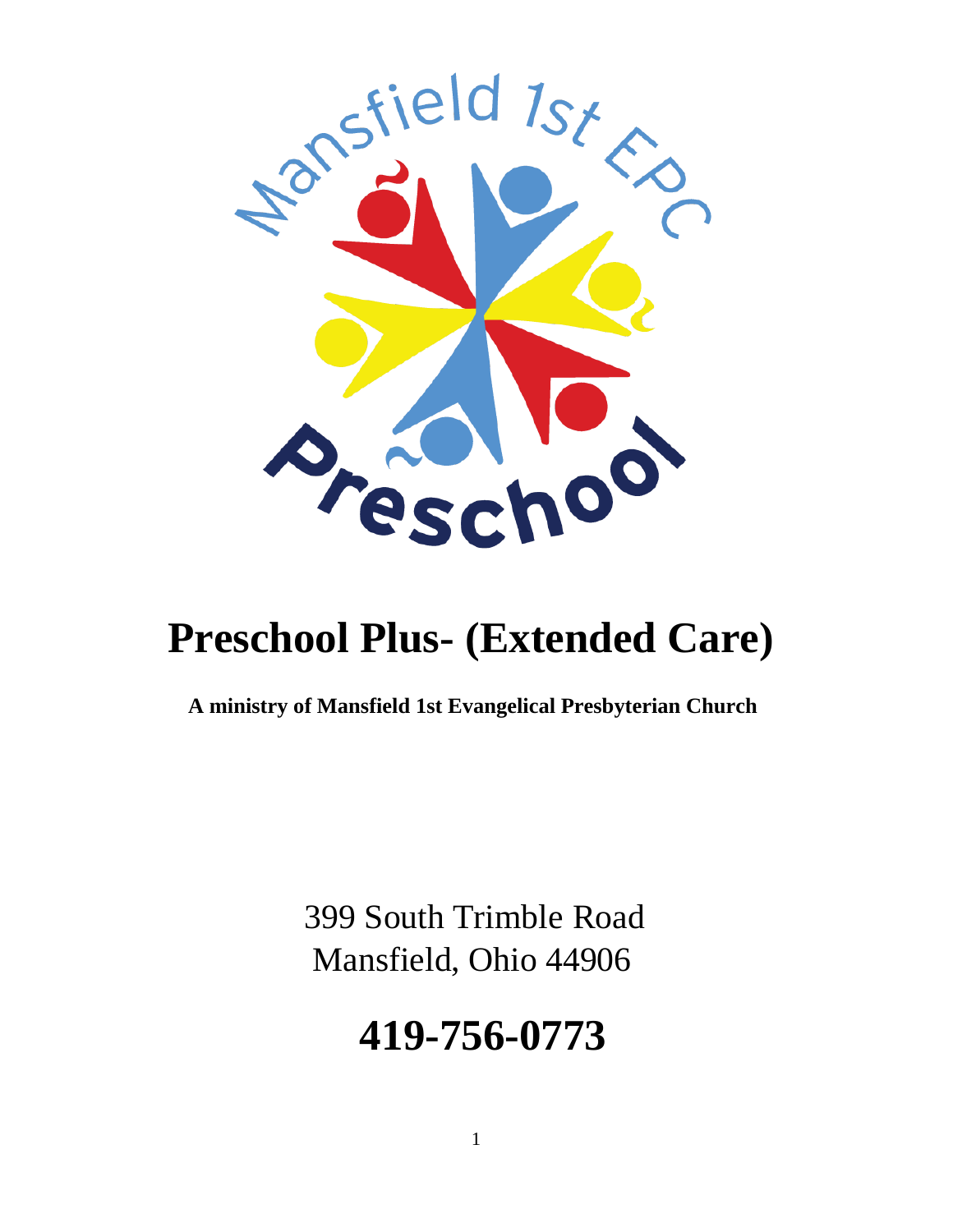#### **Preschool Plus Program Policies**

The following information is specific to the extended care program.

#### **Sample Daily Schedule**

| Drop off/Carpet Play/Free Play (Room 5)                 |
|---------------------------------------------------------|
| <b>Bathroom Break</b>                                   |
| A.M. Snack – they need to be here before 8:30 for snack |
| Escort children to scheduled Preschool class            |
| Preschool (Preschool Plus closed)                       |
| Clean Up/Bathroom/Preschoolers Return                   |
| Lunch                                                   |
| Free Play/Bathroom Break                                |
| Story                                                   |
| Nap/Rest Time                                           |
| <b>Bathroom Break/Prepare for Snack</b>                 |
| P.M. Snack                                              |
| Free Play/Large Motor/Outside                           |
|                                                         |

#### **Enrollment Information**

#### **Entrance Requirements**

In order to attend the Preschool Plus program, you must be enrolled in one of our Preschool programs and complete appropriate Preschool registration paperwork. Also, a completed and signed Extended Day Agreement regarding schedule and fees must be on file.

- Age: The child must be **three years old and potty trained** to enter the Preschool.
- No pull-ups permitted (including rest time.)
- All students must be able to attend to their toilet needs.
- A parent or guardian is required to have a tour of the facility with Director or her/his designees before a child can be enrolled.

## **Tuition/Fees**

#### **Preschool Plus:**

- Morning extended care ONLY- \$5.00 per day
- 4 hours or less \$12.50 per day
- More than 4 hours (full day)- \$20.00 per day

Fees will be based on days and hours listed on Extended Care Agreement.

- Return Check Fee *(fee from checks returned by the bank for insufficient funds)* \$30.00
- Late Pickup Fee (*Pick-up is by 4:00 p.m*.) 4:00-4:10 p.m. -\$5.00 and \$5.00 for every five minutes thereafter.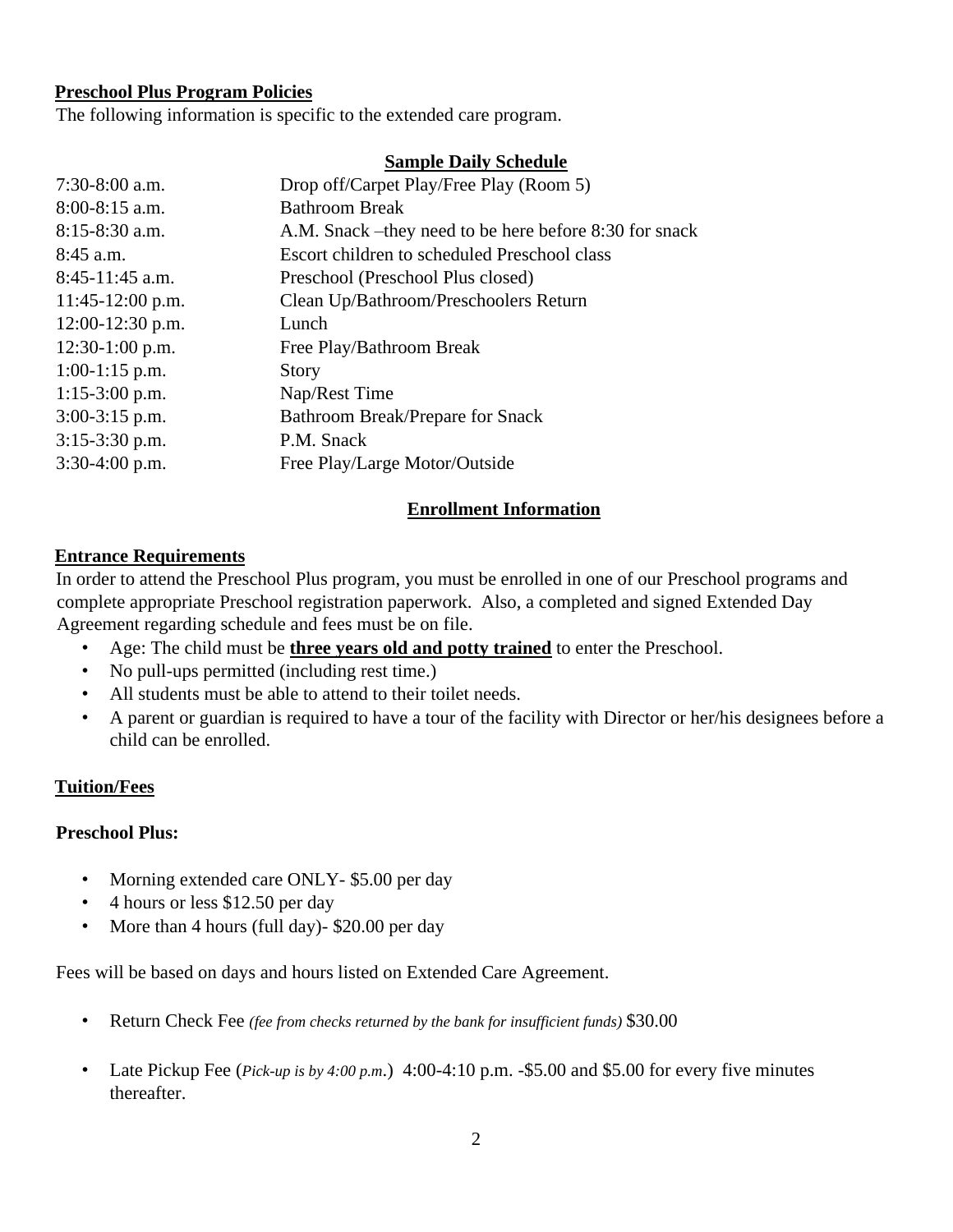• Late Pickup Fee (*if scheduled for less than 4 hour @ \$12.50 a day)* -You will be charged for the full day of childcare at a rate of 20.00 for the day.

## *(Late fee charges are at the discretion of the preschool administration)*

## **Additional Tuition Information**

Children enrolled in the Preschool Plus Program have the option to pay tuition weekly.

- Half of your monthly tuition is to be paid by the  $15<sup>th</sup>$  of each month with the balance due by the  $30<sup>th</sup>$ .
- A mutually agreed upon payment schedule will be arranged with the director.
- Monthly payments made after the  $30<sup>th</sup>$  of the month a late fee of \$20.00 will be charged. If you are 15 days late on payment, we will fill your space with the waiting list.
- **Tuition remains the same regardless of holidays, attendance, attendance due to non-payment, snow days, or five-week months. The tuition remains the same if you attend a partial month.**
- The Preschool's Federal Tax ID Number is available upon request.

## **Daily Operations**

School Hours and Days: Monday through Friday 7:30a.m. - 8:45 a.m. and 11:45 a.m. - 4:00 p.m.

Your program hours will be followed according to your payment/schedule agreement. Preschool Plus (Extended Care) is not drop-off childcare. You will need to follow your set schedule. Any changes to your schedule (days, drop off/pickup times) need to be approved by the Director.

## **Attendance**

Regular attendance is expected, unless a child is ill. If your child will not be in attendance, please notify the Preschool by telephone.

# **Arrival and Dismissal**

Please bring your child to the Preschool Plus room (Rm 5). Staff will take your child to their scheduled Preschool room at 8:45a.m. Staff will return them to the Preschool Plus room at 11:45 a.m. Staff must be made aware of each child's presence and departure. At dismissal time, your child will be released only to the parent/guardian or person listed on Pick-Up Authorization Form. Please pick up in a timely manner or a late pick up fee may be charged. (See fee schedule under Tuition/Fee section).

## **Things from Home**

Children are discouraged from bringing toys from home to school. We will provide a variety of toys and activities throughout the day.

## **Snack/Lunch**

Our center has morning snack at 8:15a.m, lunch at 12:00 p.m. and an afternoon snack at 3:15 p.m. The center will provide the morning and afternoon snacks. Each of the snacks will contain at least two nutritional foods. Parents will be provided with a snack menu.